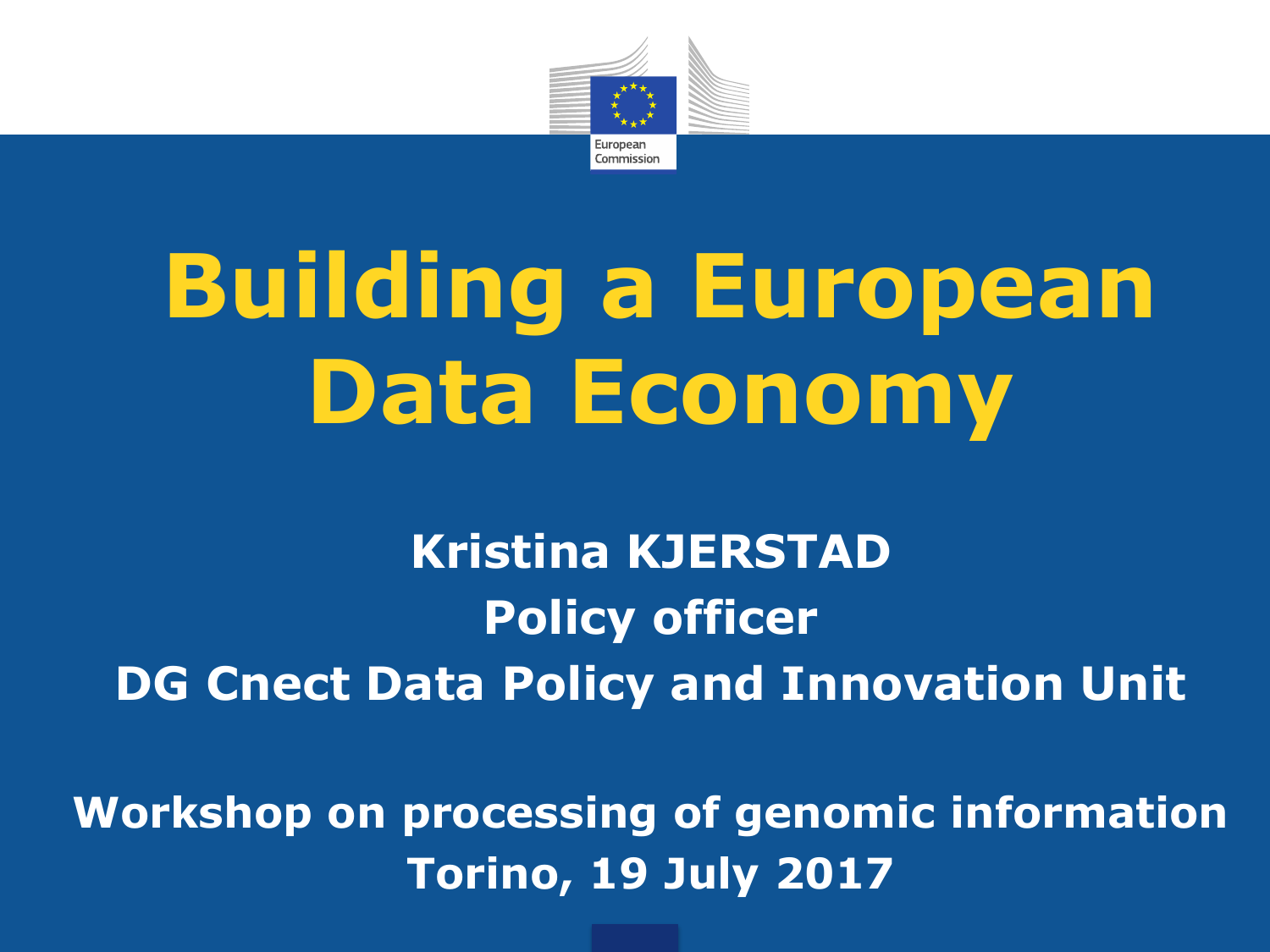

 $\bigvee$ 

**Creating a European Digital Economy and society with growth potential**



**Ensuring that Europe's economy, industry and employment take full advantage of what digitalisation offers.**

 $\bigvee$ 

- Digitising industry
- **Cloud**   $\bigvee$
- Inclusive digital economy and society  $\bigvee$
- e-government
- **Standardisation & interoperability**   $\bigvee$
- Digital skills  $\bigvee$
- •**Data economy**  $\checkmark$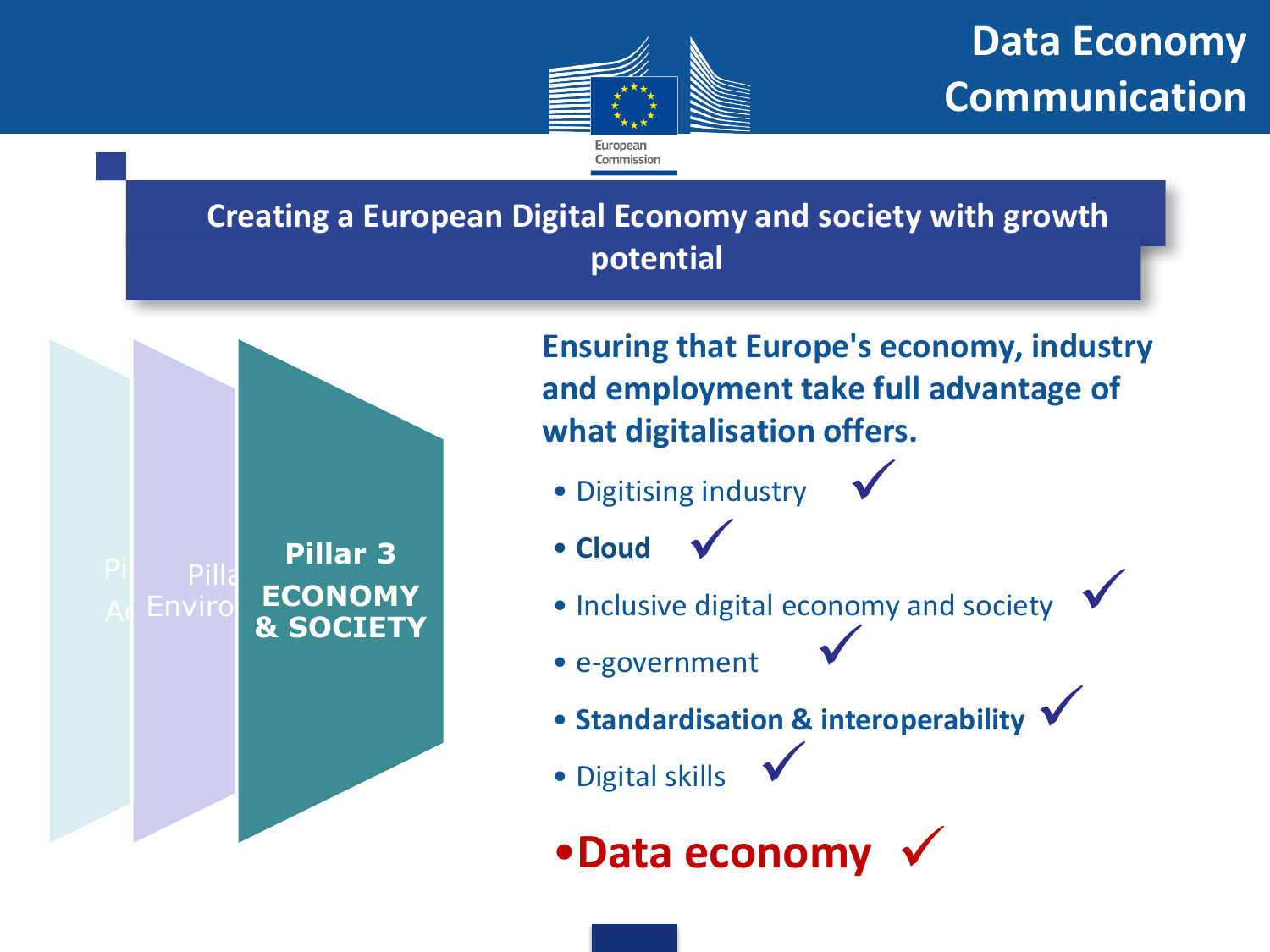

### **1. Free Flow of Data**

#### **OBJECTIVE**

**Removing data localisation** restrictions except if they are required for national security and similar objectives

### **PROPOSED ACTION**

- Prepare a **legislative proposal on the free flow of data** within the EU by autumn 2017:
	- Cooperation framework including '**FFD' principle and data portability principle**
	- **≻ Security**
	- **Availability of data for regulatory control**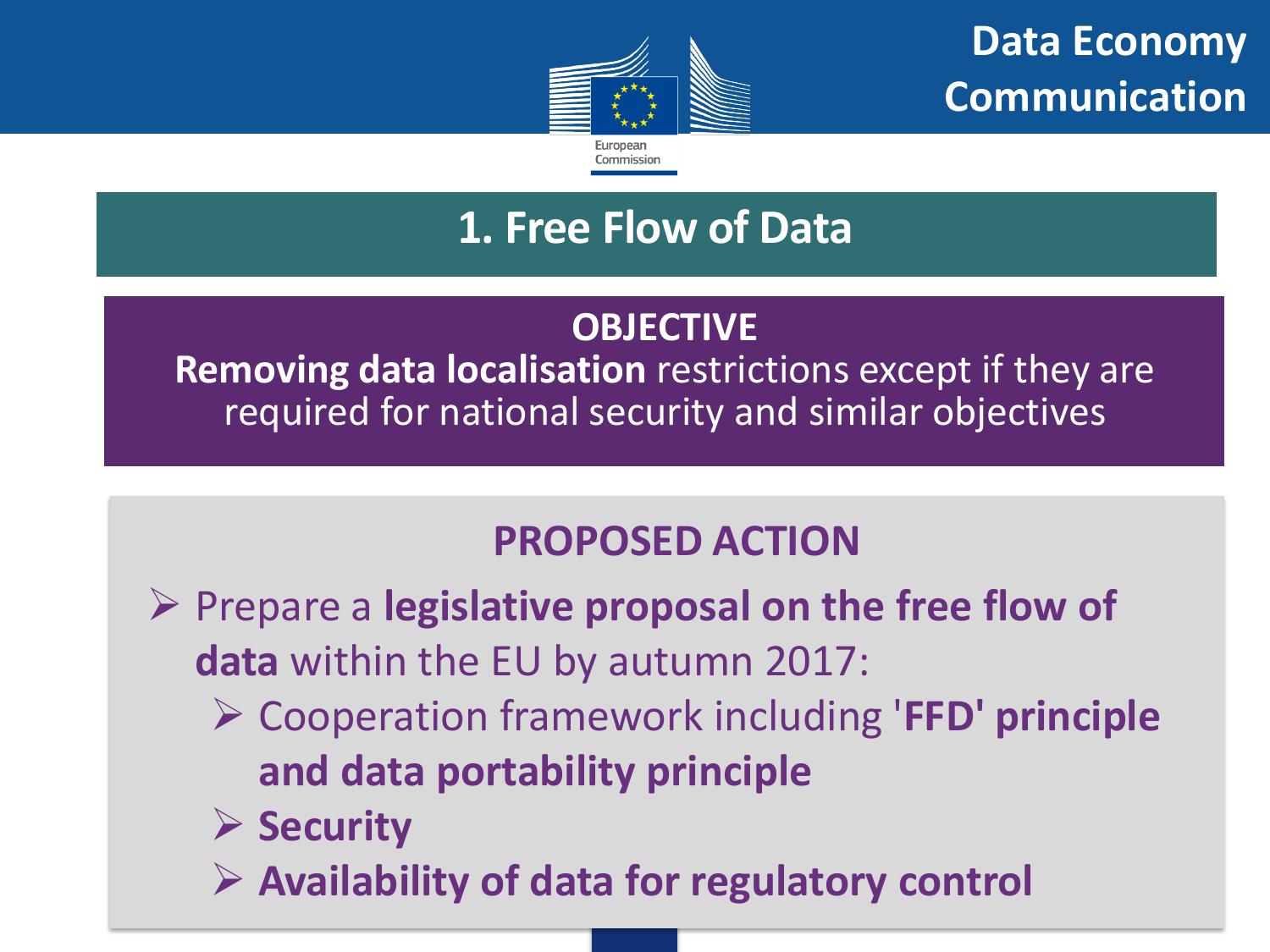

### **2. Data access and transfer**

#### **OBJECTIVE**

Making machine-generated data more accessible for businesses to boost innovation and the digital economy

#### **POSSIBLE FUTURE ACTIONS**

- **Guidance on data sharing**
- **Foster technical solutions to identify and exchange data**
- **Default contract rules**

**Access for public interest and scientific purposes**

**Access against remuneration**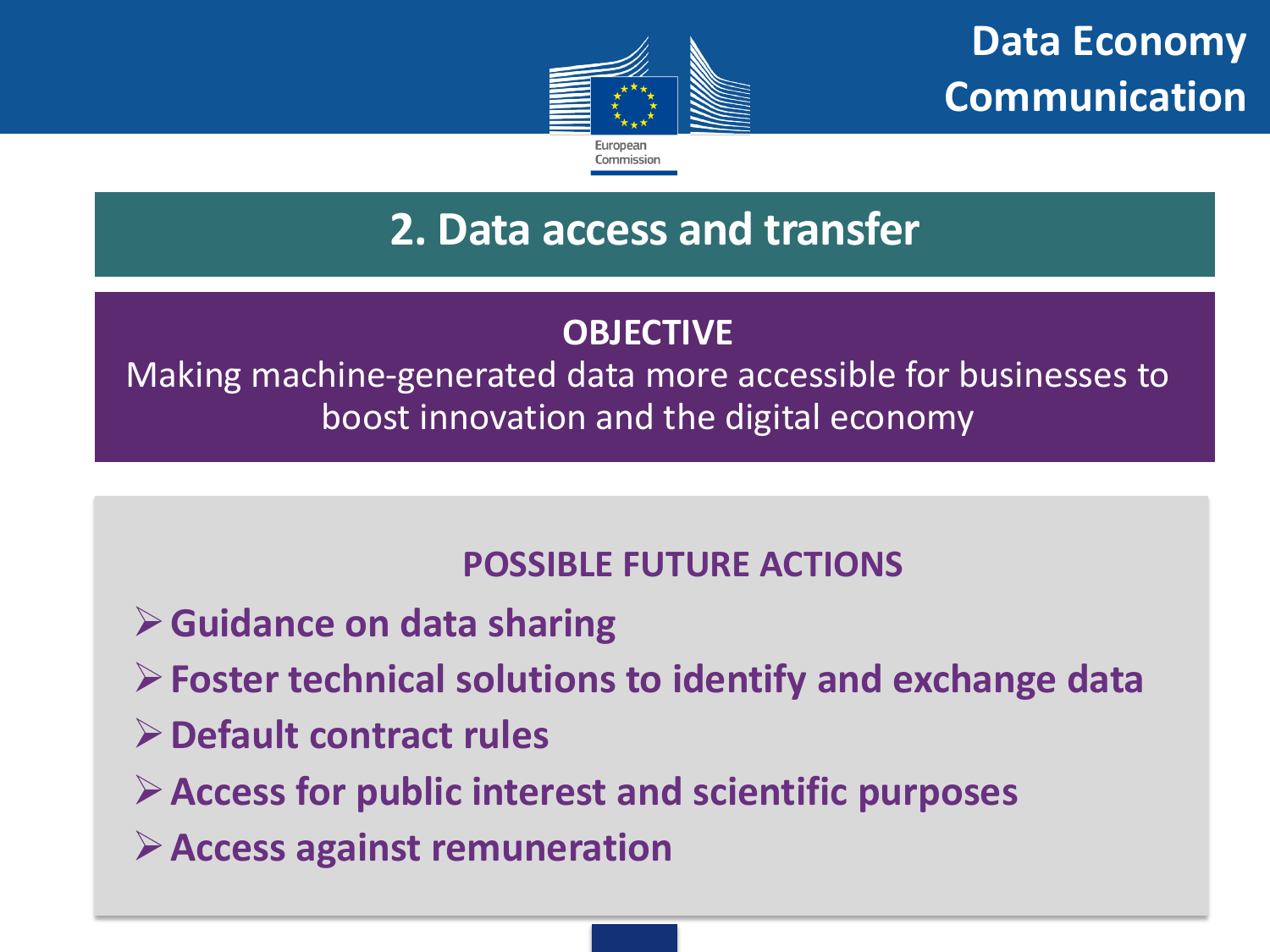

### **3. Data portability, interoperability and standards**

- GDPR Art 20: only **personal data,** only for **data subjects**
- B2B data portability could **foster innovation/new services**  and **stimulate competition**
- **Interoperability** and appropriate technical **standards** important

#### **POSSIBLE ACTIONS**

**Developing portability rights** to facilitate cloud switching (FFD)

Improving **technical interoperability** and **sector-specific standards**

Studying further **rights to data portability,** e.g. in platforms context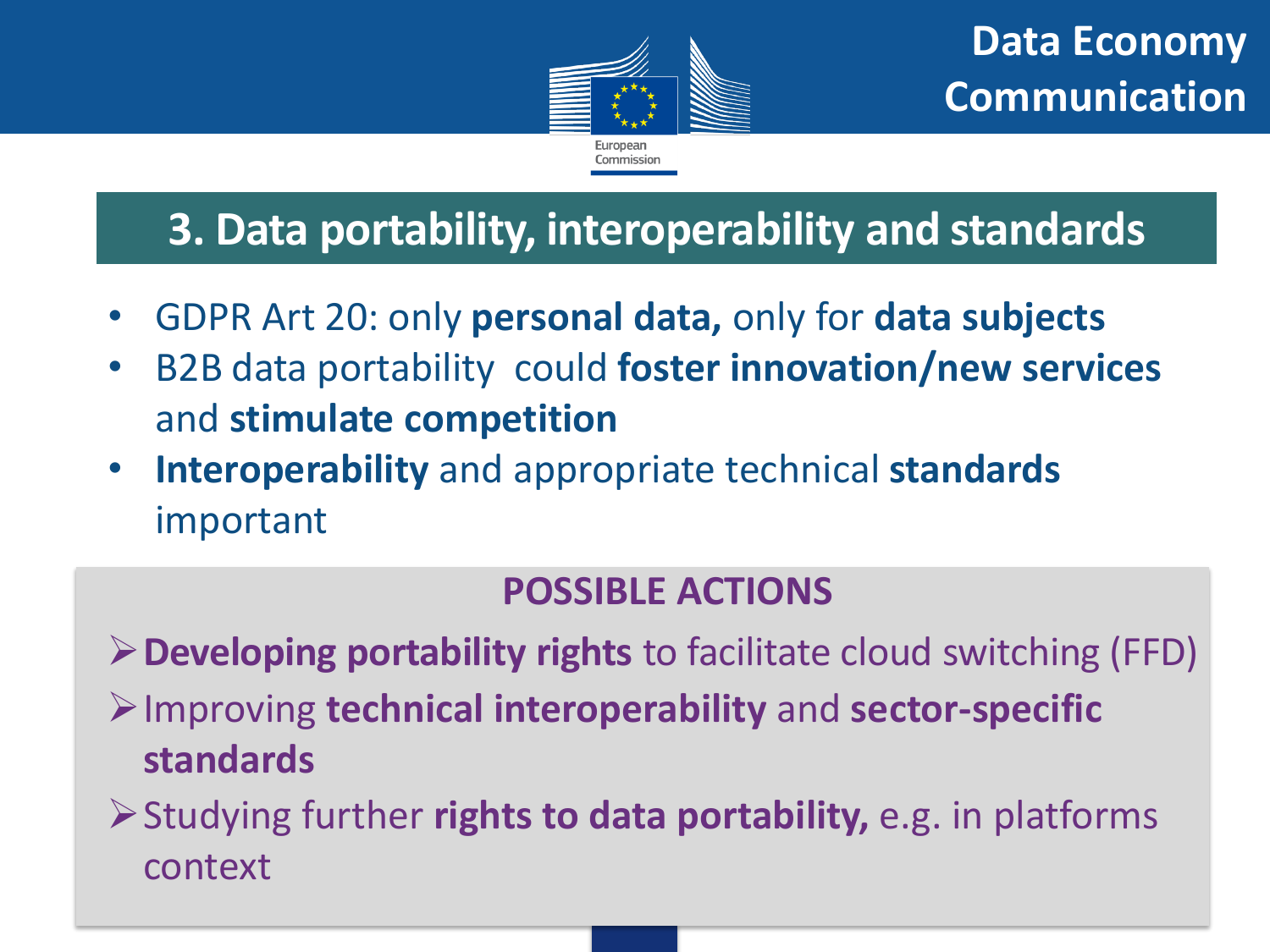

### **4. Liability in the context of IoT and autonomous systems**

- Combination of **hardware, software & data** from many market players makes it **difficult to identify the responsible**
- Legally difficult to qualify IoT as either **products** or **services**
- **Established concepts & principles** possibly not fit for purpose

### **POSSIBLE ACTIONS**

Work on better **defining responsibilities Revision of Product Liability Directive**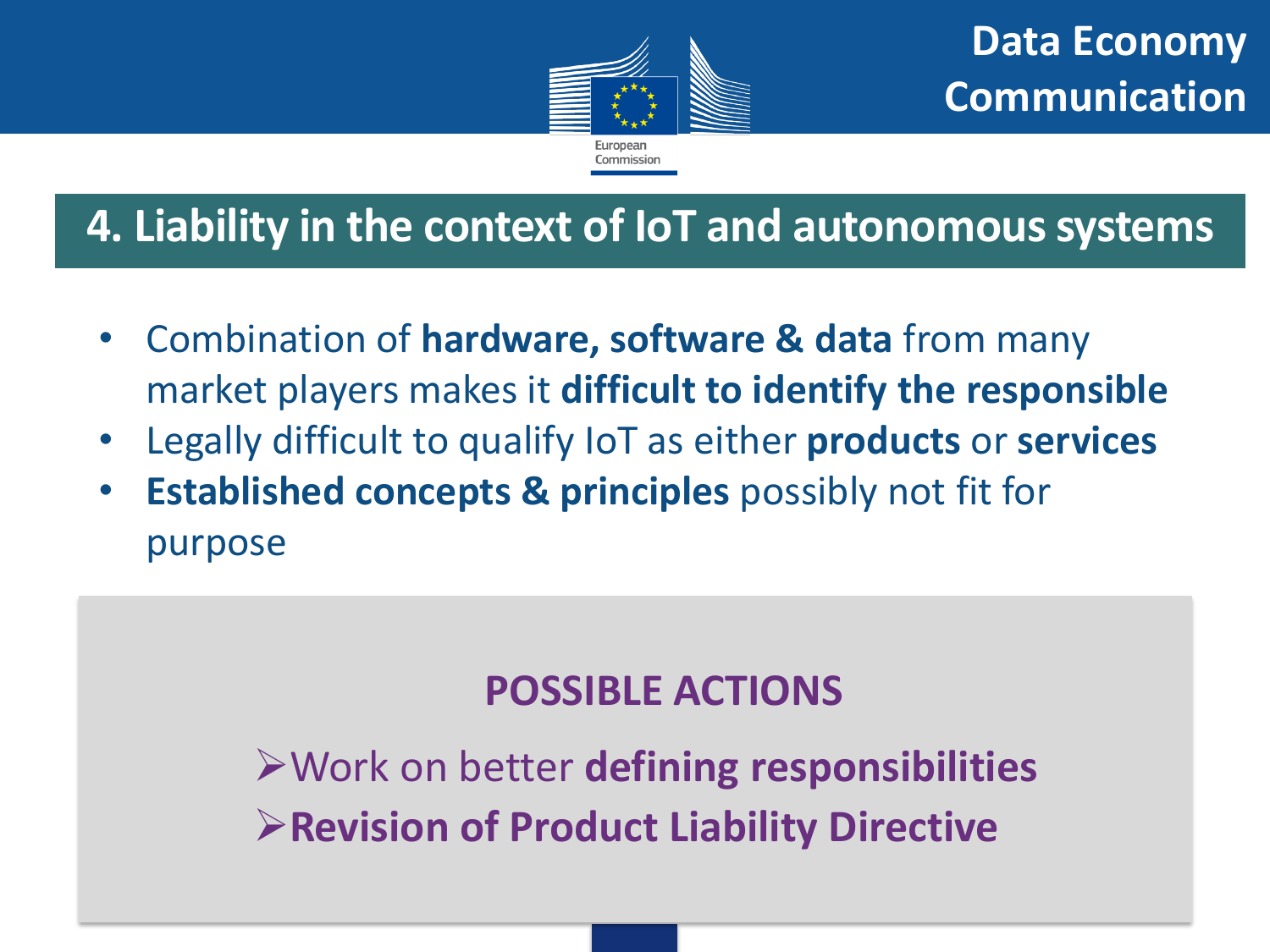

**Data Protection**

### **Big Data and privacy**

- Anonymisation
- Consent management
- Enabling data portability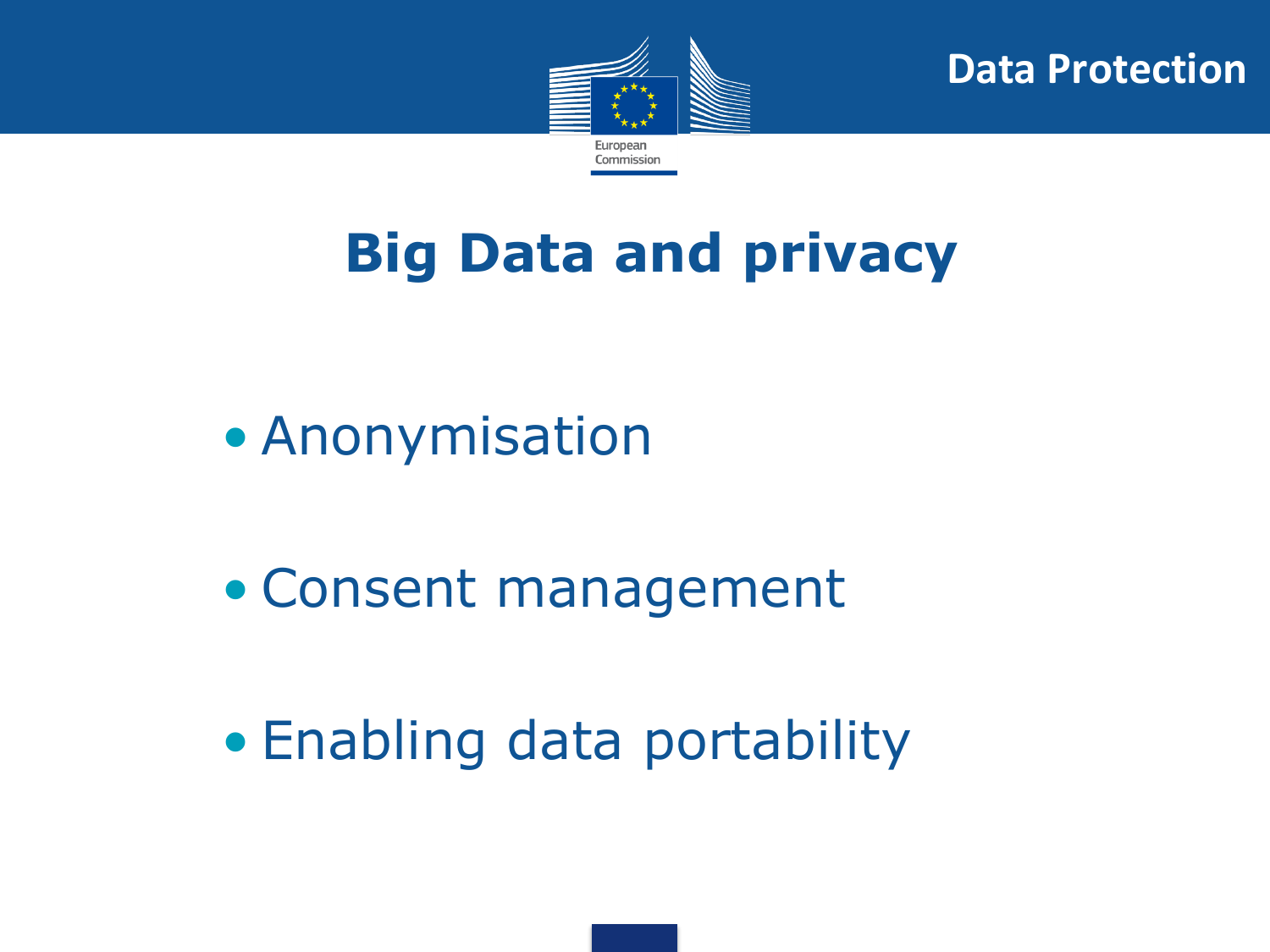

### **Data Protection and the Data Economy Initiative**

### **No EC action will interfere with the rights and obligations established in the GDPR**

- **Difficulty to categorically separate** personal from non-personal data
- EU legislators have **relied on consent** (and continues to do so) **as a criterion to legitimise processing** of personal data since 1995.
- The data **economy relies on** both non-personal and **personal data**
- Looking to strike a good balance between **protection and individual control** on the one hand and **openness, transparency or economic use** on the other.
- Work on **technical solutions to enhance data protection** (e.g. Personal Data Spaces, watermarking/data provenance technology, anonymisation techniques, fostering APIs)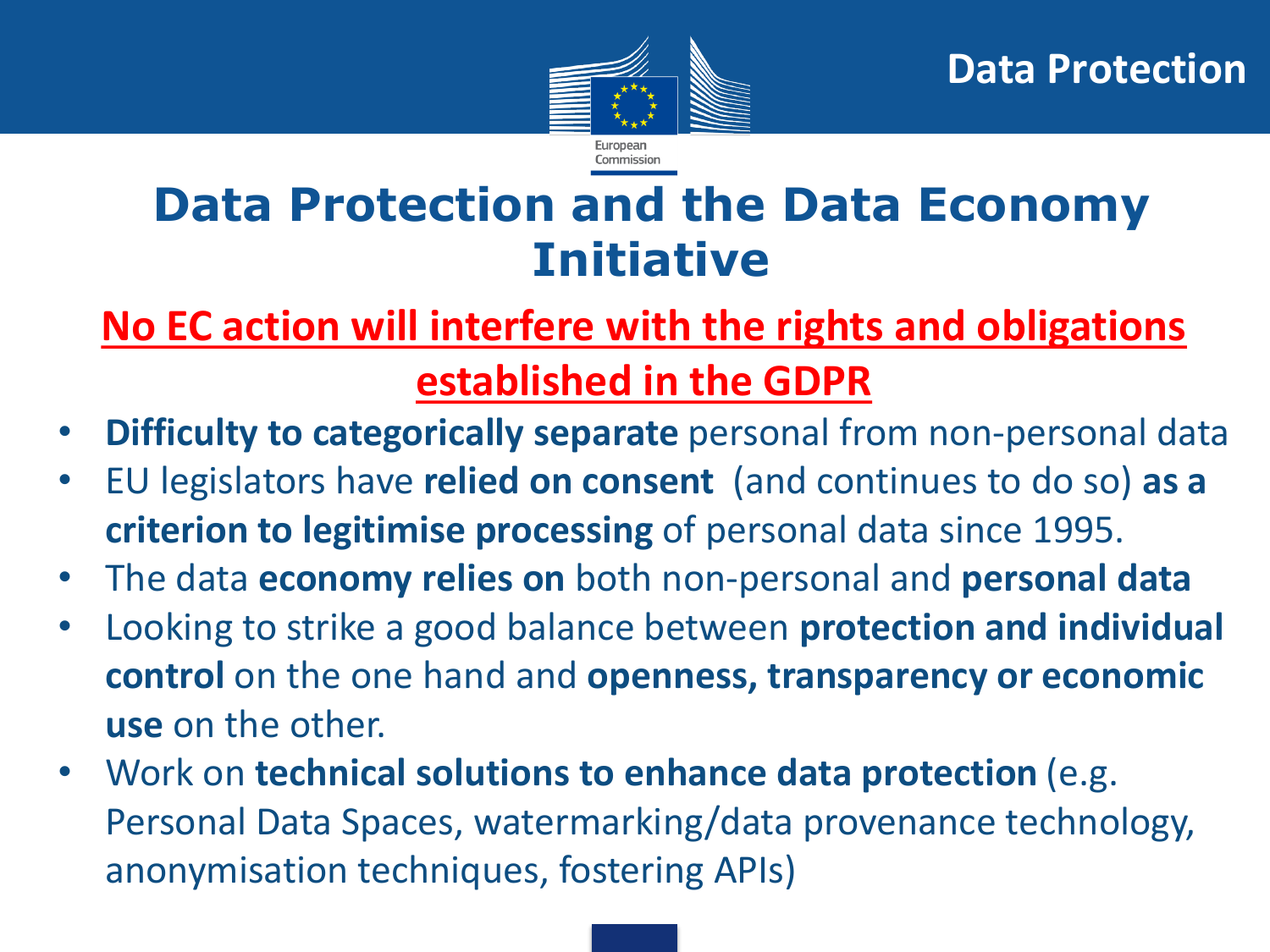

**Data Economy Consultation**

### **Public consultation: first results**

#### **Free Flow of Data**

- Concrete location restrictions exist. Legal uncertainty.
- Majority want removal of EU data localisation restrictions.

#### **Access and transfer**

- Access to data is difficult for a majority of business respondents;
- Non-legislative solutions favoured
- Many favour work to foster use of APIs

#### **Liability**

- Extra-contractual liability a concern for IoT/robotics suppliers;
- However, so far few accounts of damages.

#### **Portability, interoperability and standards**

- Data portability is in demand, but rarely offered by businesses.
- Interoperability a big issue.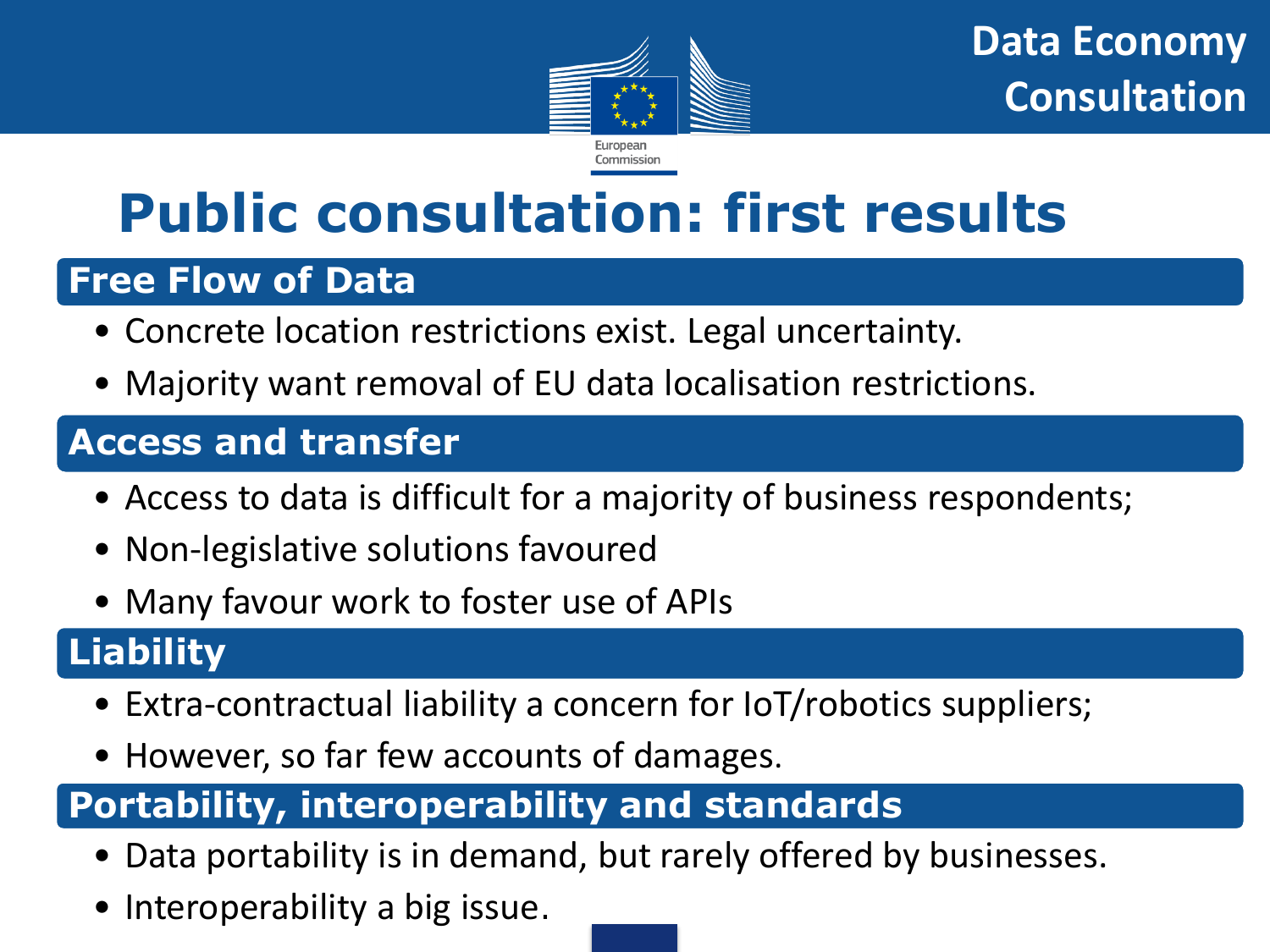

### **10 May DSM Mid-Term Review Communication**

Autumn 2017: legislative proposal on the **EU free flow of data cooperation framework**.

Spring 2018: initiative on accessibility and re-use of **public and publicly funded data**; further explore the issue of **privately held data of public interest**  $\rightarrow$  main instrument: PSI Directive

No specific deadlines imposed:

Continue to assess need for liability principles.

Continue to assess the need for action concerning "emerging data issues" (e.g. data access rights).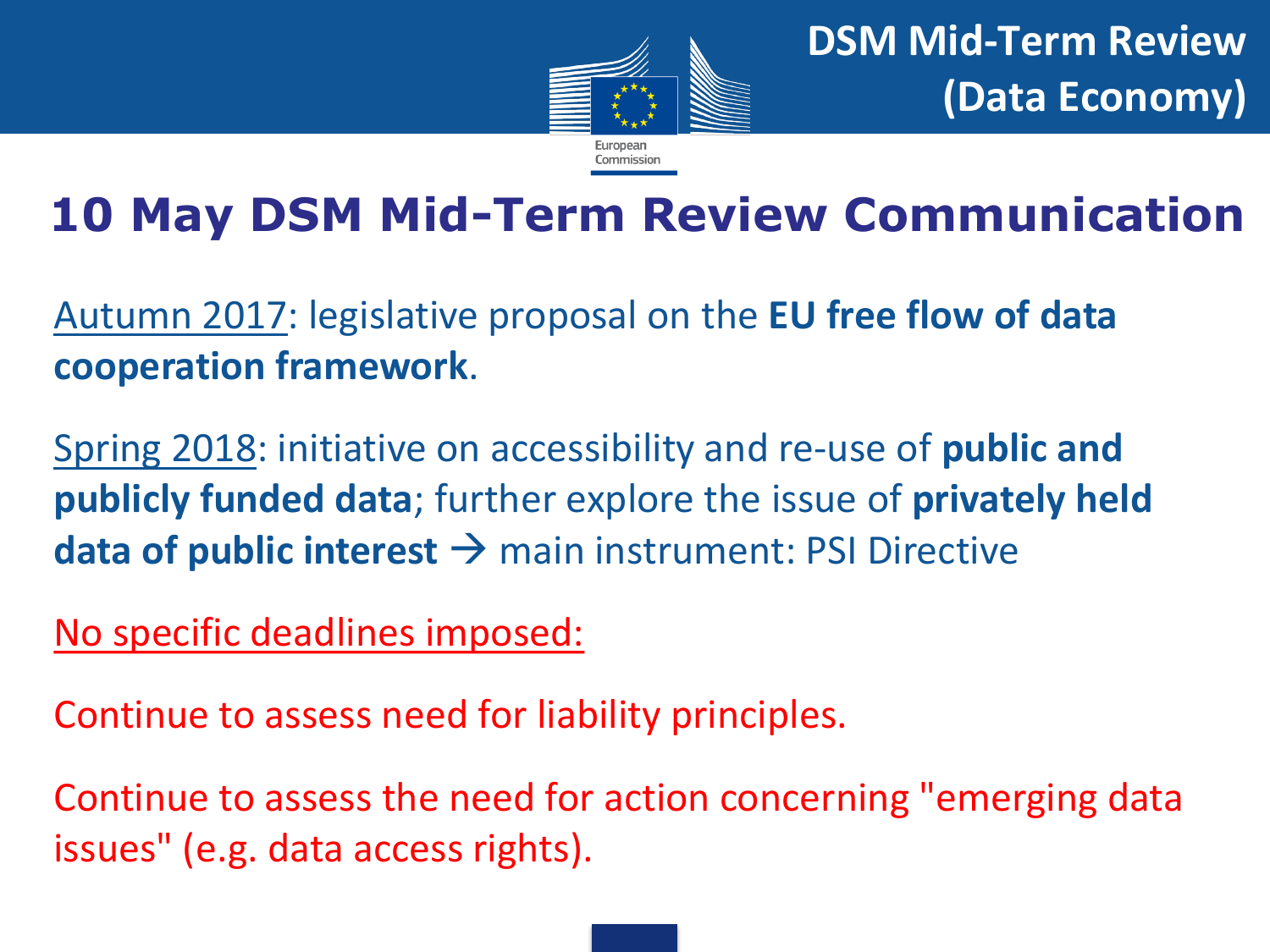

## **2018 Review of the PSI Directive**

### **Possible elements:**

- **Scope** of the Directive (types of data, entities covered);
- Re-use of **cultural heritage** materials and **research data**;
- Data held by **public undertakings**, publicly funded companies and companies holding public concession contracts;
- Re-use of **data of public interest**;
- The functioning of current **charging provisions**;
- Interplay of **personal data protection** and re-use.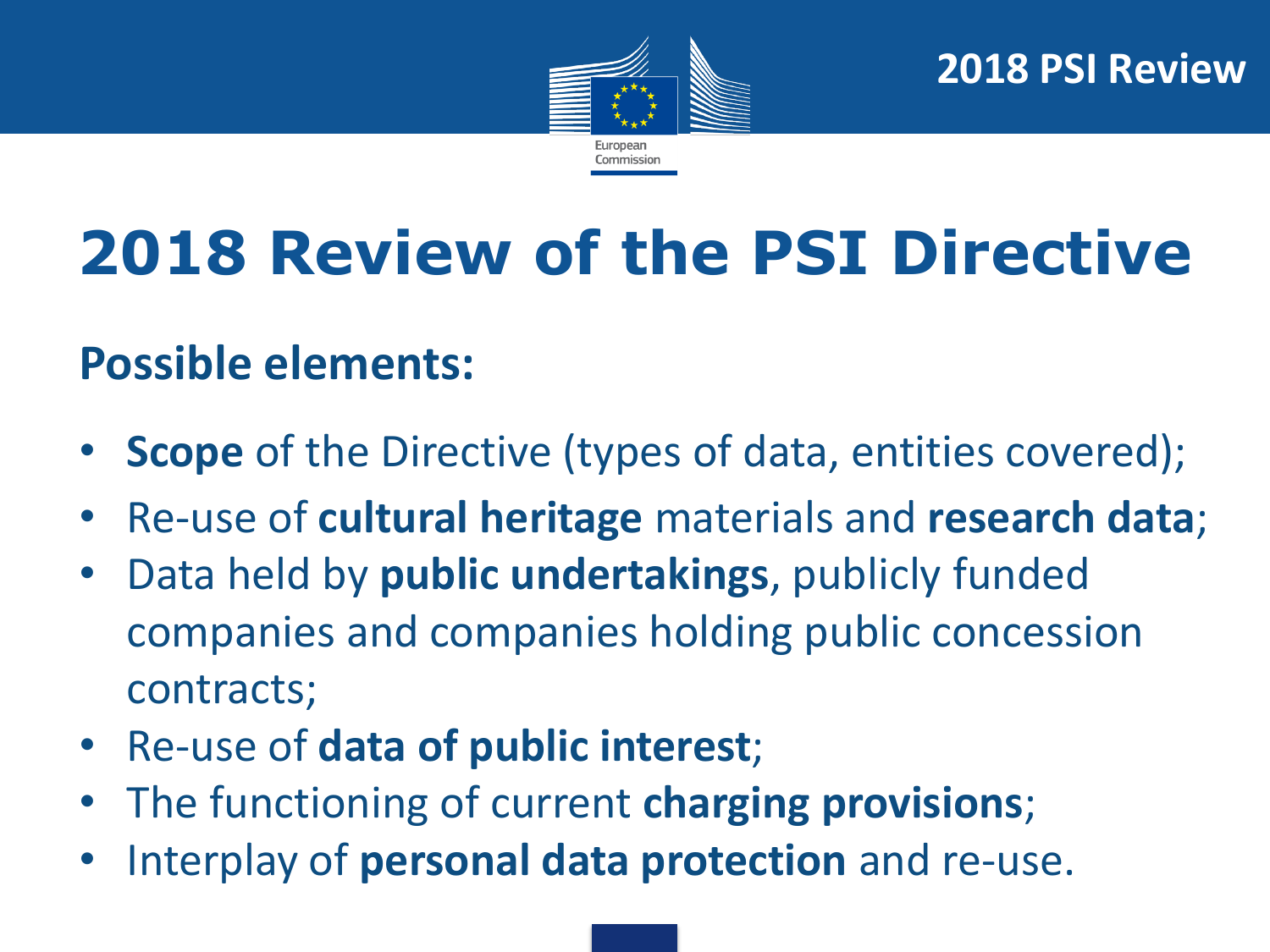

#### **2018 PSI Review**

Commission

# **Health Data**



• Data of public interest? • Research data?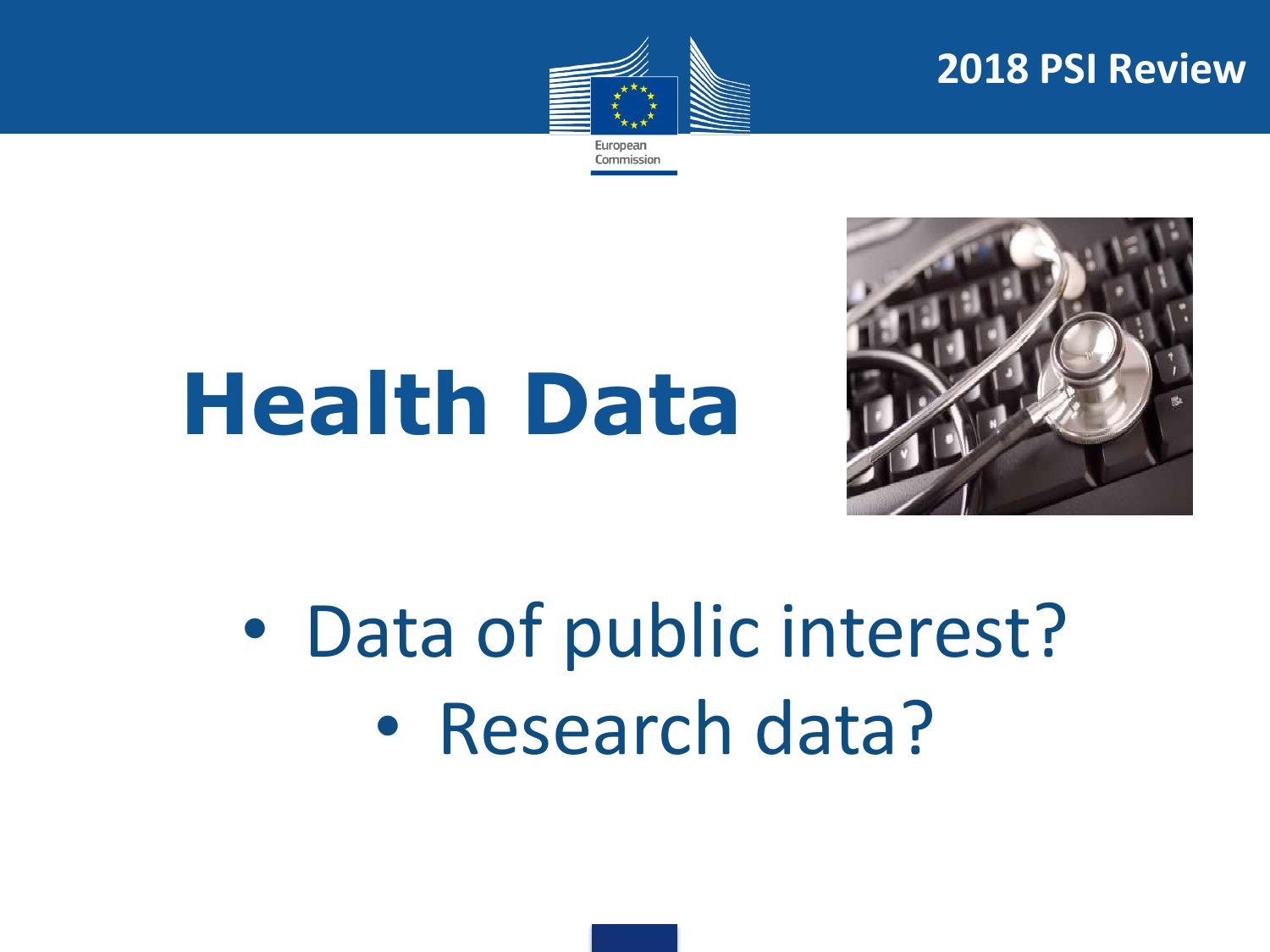

**DSM Mid-Term Review (Digital Health)**

### **Digital transformation of health and care**

- The DSM midterm review Communication announced a **2017 Communication on digital health and care**, especially addressing:
	- Citizes' **secure access** to EHRs, **possibility to share**  data across borders and use of **e-prescriptions**;
	- Support for **data infrastructure** to advance research, disease prevention and personalised health in key areas;
	- Facilitation of **feedback and interaction** between patients and healthcare providers.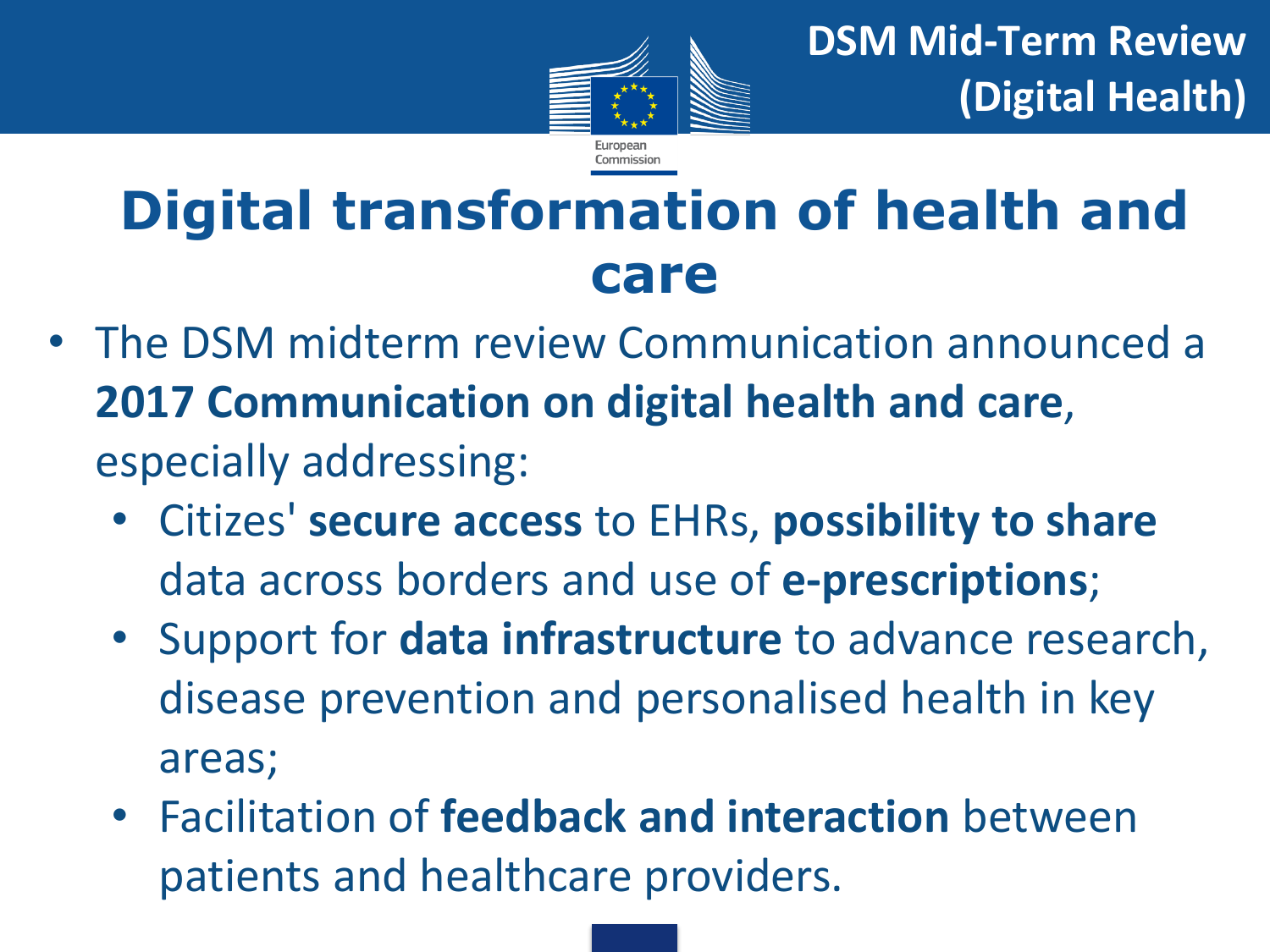



• *17 January 2017 Communication and Staff Working Document on Building a European Data Economy: https://ec.europa.eu/digital[single-market/en/news/communication-building-european-data-economy](https://ec.europa.eu/digital-single-market/en/news/communication-building-european-data-economy)*

• *Online Public Consultation on Building a European Data Economy: [https://ec.europa.eu/digital-single-market/en/news/public-consultation](https://ec.europa.eu/digital-single-market/en/news/public-consultation-building-european-data-economy)building-european-data-economy*

• *Directive on the Re-Use of Public Sector Information: http://eur[lex.europa.eu/LexUriServ/LexUriServ.do?uri=OJ:L:2003:345:0090:0096:](http://eur-lex.europa.eu/LexUriServ/LexUriServ.do?uri=OJ:L:2003:345:0090:0096:en:PDF) en:PDF*

• *10 May 2017 Mid-Term Review of the Digital Single Market Strategy: (Communication and Staff Working Document) https://ec.europa.eu/digital-single-market/en/news/digital-single-market[commission-calls-swift-adoption-key-proposals-and-maps-out-challenges](https://ec.europa.eu/digital-single-market/en/news/digital-single-market-commission-calls-swift-adoption-key-proposals-and-maps-out-challenges)*